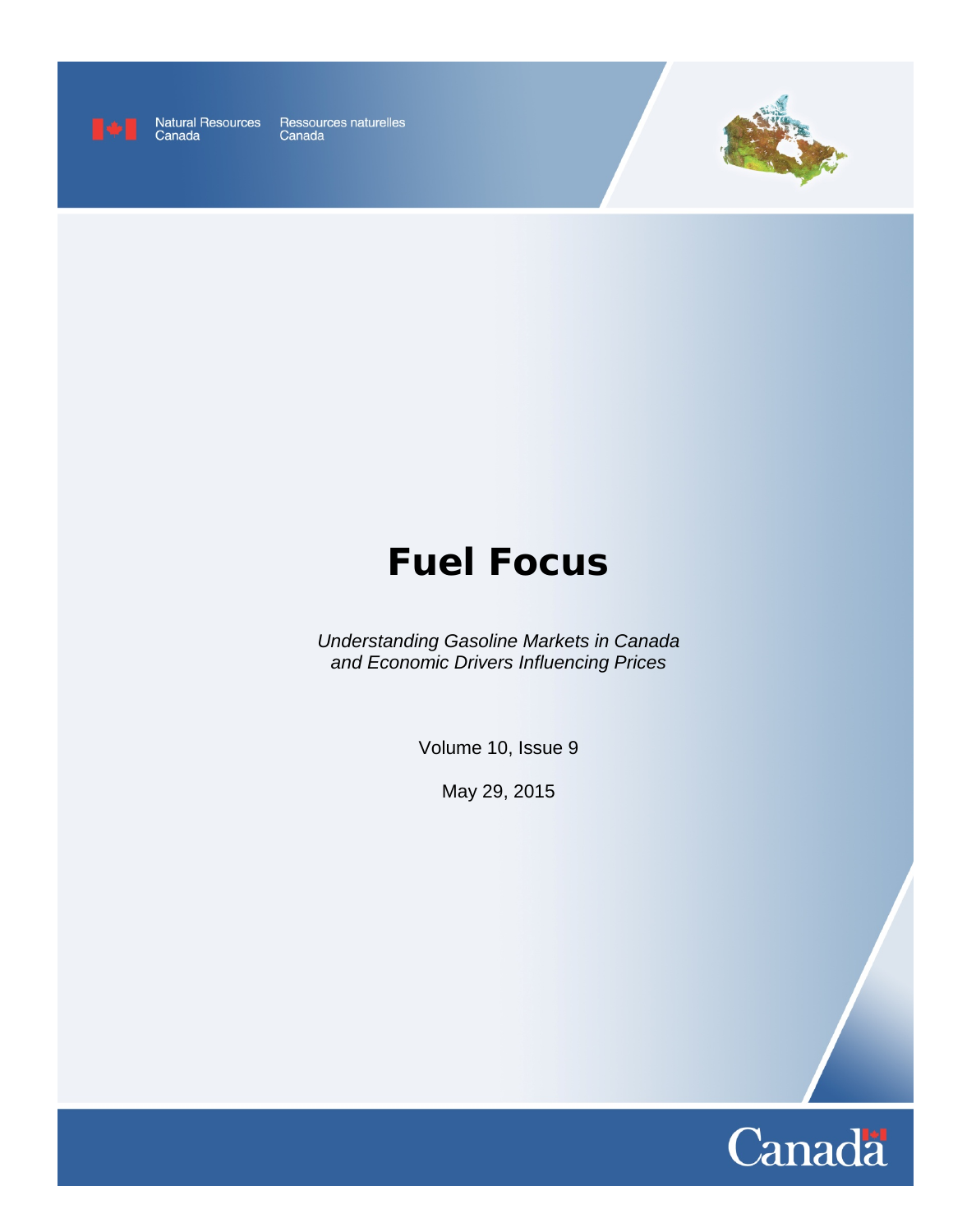Copies of this publication may be obtained free of charge from: Natural Resources Canada Petroleum Resources Branch 580 Booth Street, 17<sup>th</sup> Floor Ottawa, Ontario K1A 0E4 Phone: (613) 947-1863 TTY Service: (613) 996-4397 (Teletype for the hearing-impaired) Fax (613) 992-0614 Web site: <http://www.nrcan.gc.ca/sources/petroleum-crude-prices/gazoline-reports/4793>

© Her Majesty the Queen in Right of Canada 2015

ISSN 1918-3321

Aussi offert en français sous le titre *Info-Carburant*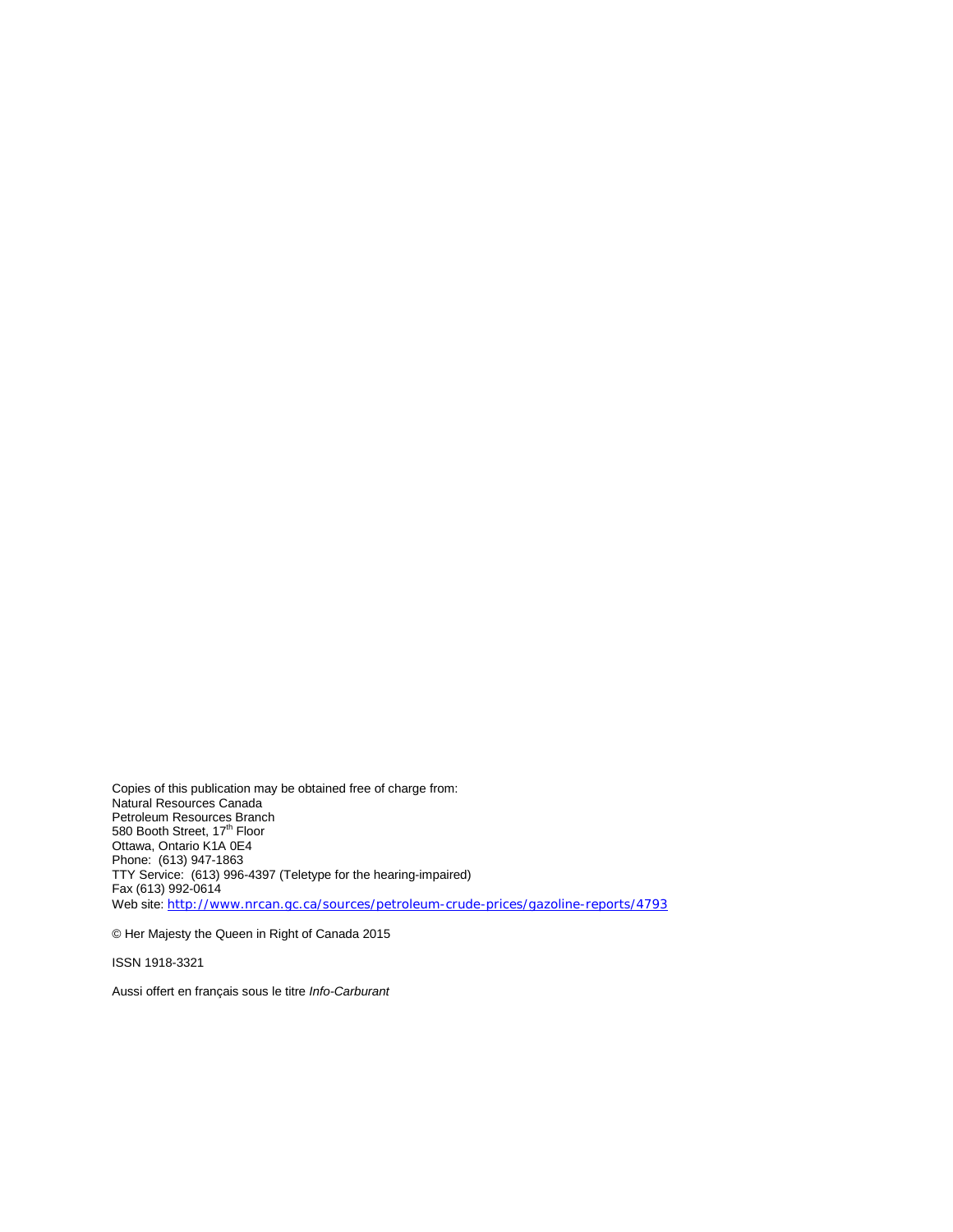

### **National Overview**

#### **Canadian Retail Gasoline Prices Increased by 2 cents over past two weeks**

For the two-week period ending May 26, 2015, the Canadian average retail gasoline price reached \$1.16 per litre. This represents an increase of 2 cents from the two-week period ending May 12, 2015. Prices are 21 cents per litre lower than last year at this time.

Average retail diesel prices increased by 1 cent per litre over the same time period reaching \$1.13 per litre. This is 24 cents less than for the same period last year.

Over the same period, furnace oil prices decreased by 1 cent per litre to reach \$1.08, a decrease of 19 cents per litre from a year ago.

### *Recent Developments*

- **Monthly Short-Term Energy Outlook:** The U.S. Energy Information Administration (EIA) released its monthly Short-Term Energy Outlook on May 13, 2015. The report highlighted several factors that contributed to crude prices rallying in April despite increasing global inventories. These factors include: higher global oil demand growth, expected declines in U.S. tight oil production, and the growing risk of unplanned supply outages in the Middle East and North Africa. Source: US EIA <http://www.eia.gov/forecasts/steo/>
- **Canada Releases Greenhouse Gas Emissions Target:** On May 15, the Government of Canada announced that it plans to reduce its greenhouse gas (GHG) emissions by 30% below 2005 levels by 2030. The Government announced its intention to develop a number of regulatory measures which will be pursued in line with its sector by sector approach to reduce GHGs. These include new regulations on GHG methane emissions in the oil and gas sector, natural gas fired electricity generation and on the production of chemical and nitrogen fertilizers. Source: Government of Canada <http://news.gc.ca/web/article-en.do?nid=974959>
- **Benefits from Lower Gasoline Prices Weighed Down by Decrease in the Value of the Canadian Dollar:** According to a study by TD Bank, the average Canadian family will save about \$600 in gasoline costs in 2015 due to the decrease in oil prices. However, the Canadian dollar has also dropped making imports more expensive for the Canadian consumer. They note that most benefits to consumers from lower oil prices will likely be offset by more expensive imports in areas such as clothing and food products. Source: TD Economics TD Economics [http://www.td.com/document/PDF/economics/sp](http://www.td.com/document/PDF/economics/special/gas_prices_cloud_retail_outlook.pdf) [ecial/gas\\_prices\\_cloud\\_retail\\_outlook.pdf](http://www.td.com/document/PDF/economics/special/gas_prices_cloud_retail_outlook.pdf)

**Figure 1: Crude Oil and Regular Gasoline Price Comparison (National Average)**





|                               | Two week<br>average ending: | Change from:                   |         |  |  |  |
|-------------------------------|-----------------------------|--------------------------------|---------|--|--|--|
| ¢/L                           | 2015-05-26                  | 2 weeks<br>Last<br>Year<br>ago |         |  |  |  |
| Gasoline                      | 115.5                       | $+1.75$                        | $-21$   |  |  |  |
| <b>Diesel</b>                 | 113.1                       | $+0.95$                        | $-23.8$ |  |  |  |
| <b>Furnace Oil</b>            | 108.4                       | $-0.15$                        | $-18.5$ |  |  |  |
| Natural Gas Prices in \$CA/GJ |                             |                                |         |  |  |  |
| Alberta (NGX)                 | 2.77                        | $-0.19$                        | $-1.49$ |  |  |  |
| Ontario (Dawn)                | 3.55                        | $-0.17$                        | $-1.27$ |  |  |  |

*Source: NRCan, Bloomberg, NGX*

**Natural Gas Prices for Vehicles**

| 2015-05-26 | $¢$ /kilogram | $\mathcal{L}/L$ gasoline<br>equivalent | $\mathcal{L}/L$ diesel<br>equivalent |  |
|------------|---------------|----------------------------------------|--------------------------------------|--|
| Vancouver  | 123.6         | 81.5                                   | 84.5                                 |  |
| Edmonton   | 115           | 75.9                                   | 78.7                                 |  |
| Toronto    | 128.4         | 84.7                                   | 87.8                                 |  |

 *Source:* ¢/kg *Kent Marketing Services Limited*

### **In this Issue** Page

|                                                | 1 ust |
|------------------------------------------------|-------|
| National Overview                              |       |
| <i><b>Recent Developments</b></i>              |       |
| Retail Gasoline Overview                       | 2     |
| <i><b>Wholesale Gasoline Prices</b></i>        | 3     |
| <i>Gasoline Refining and Marketing Margins</i> |       |
| Crude Oil Overview                             | 5     |

Canadä



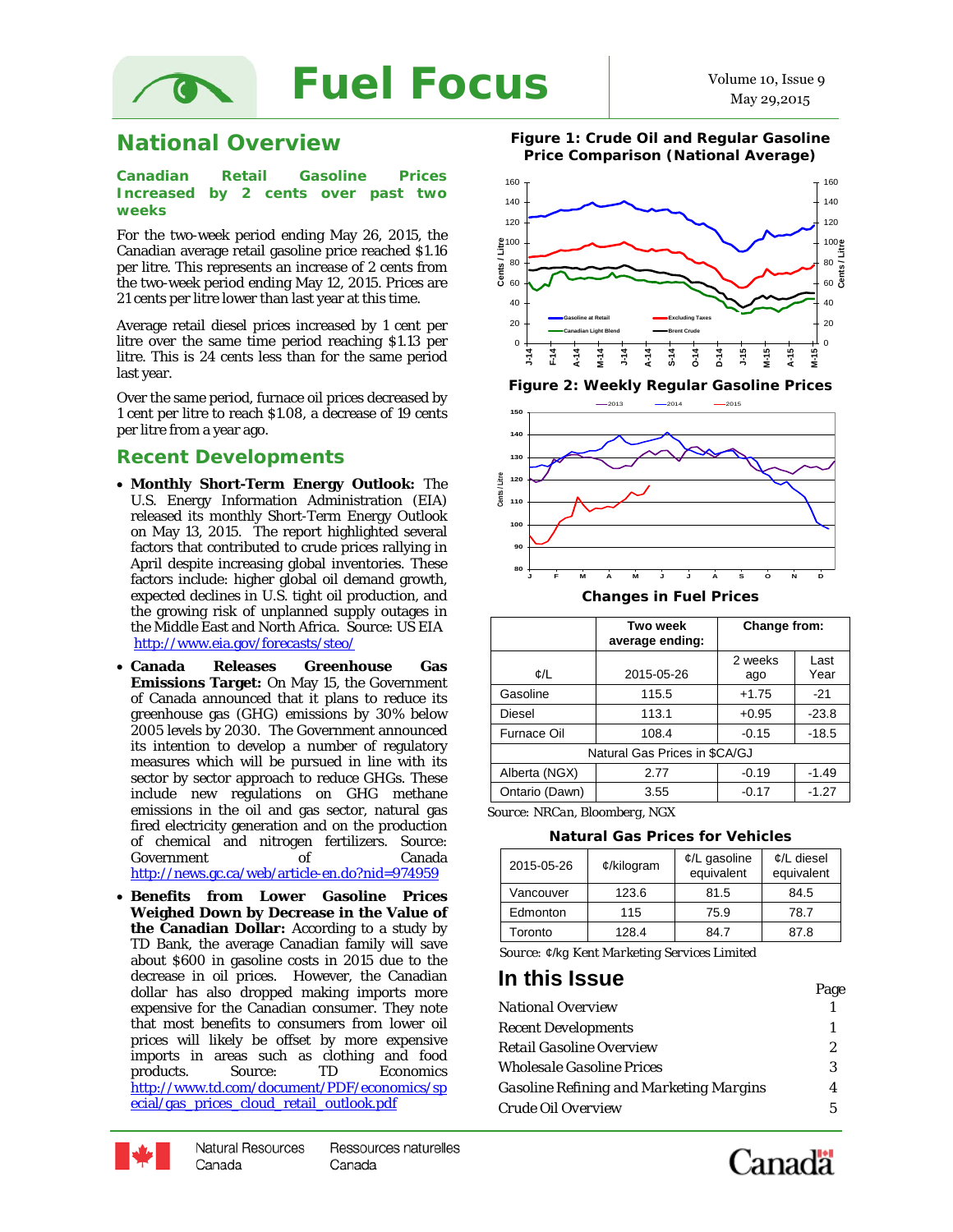

### **Retail Gasoline Overview**

For the period ending May 26, 2015, **the four-week** average regular gasoline pump price in selected cities across Canada increased by 3 cents to reach \$1.15 per litre compared to the previous report of May 12,2015. Compared to the same period in 2014, the average Canadian pump price is 22 cents per litre lower.

The **four-week** average crude component increased by 6 cents to reach 50 cents compared to two weeks ago. The crude oil price component of gasoline is 23 cents per litre lower than this time last year.

Retail gasoline prices in Western centres increased by less than 1 cent per litre compared to the previous report and ranged from 96 cents per litre to \$1.33 per litre. Prices in Eastern cities increased by 1 cent per litre and ranged from \$1.13 to \$1.23 per litre.

At the national level, refining and marketing costs and margins remained the same at 25 cents per litre compared to the last report two weeks ago.



#### **Figure 3: Regular Gasoline Pump Prices in Selected Cities Four-Week Average (May 5 to 26, 2015)**

Note: Toronto crude oil cost includes pipeline tolls of \$4 per barrel for light crude oil from Edmonton to Sarnia, Ontario.

**British Columbia Maintains Carbon Intensity Targets Under Low Carbon Fuel Regulations**

The Ministry of Energy and Mines in British Columbia announced that their carbon intensity targets under the Renewable & Low Carbon Fuel Requirements Regulation will remain unchanged. The current targets require fuel suppliers to gradually reduce the amount of carbon pollution in the fuels they sell by 10% between 2010 and 2020. It also requires a minimum level of renewable fuel in both gasoline (5%) and diesel (4%).

This announcement followed an 18-month review, which accepted input from a variety of stakeholders, including refiners, biofuels producers, and environmental and health advocates. A number of recommendations came out of this process, which are currently being considered by the Ministry.

The Ministry indicated that a fundamental component for success of the Regulation is a functioning market for the exchange of compliance credits. This market is essential for enabling fuel suppliers to comply by acquiring credits when necessary. The Ministry will be working with fuel suppliers in the coming months to establish transaction protocols that enable credit trading.

The Ministry indicated that they will conduct a review of the Regulation every three years, with the next review to be conducted in 2017. They expect that by 2017, a market price for credits will have been established and can be used as an indicator for assessing future carbon intensity reduction targets within the Regulation.

Source: Government of British Columbi[a http://www.empr.gov.bc.ca/RET/RLCFRR/Pages/default.aspx](http://www.empr.gov.bc.ca/RET/RLCFRR/Pages/default.aspx)



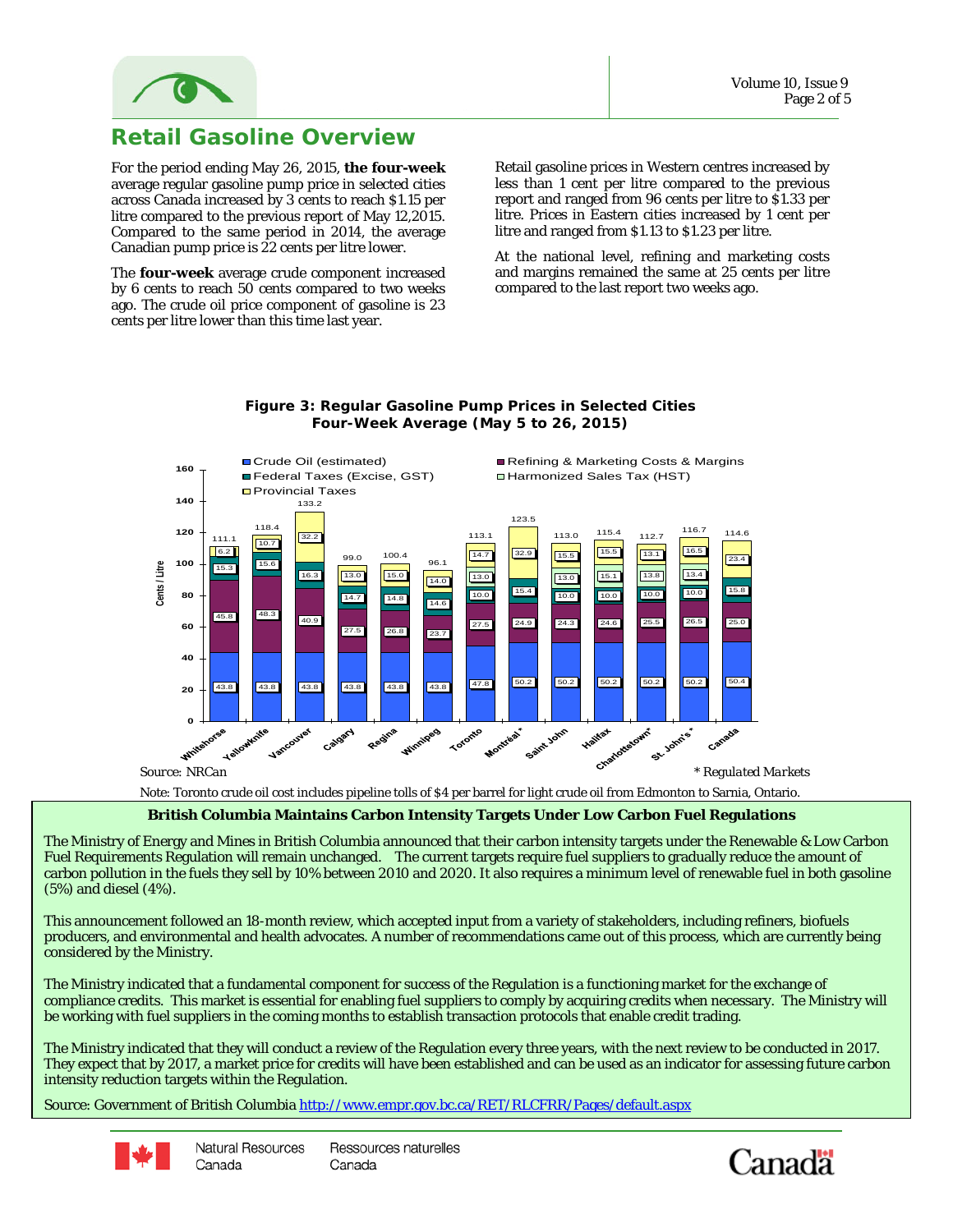

### **Wholesale Gasoline Prices**

For the two-week period ending May 21, 2015, wholesale gasoline prices in the selected North American cities increased.

Overall, North American wholesale gasoline prices increased by between 1.5 to nearly 5 cents. Prices for the period ended in the 64- to 76-cent-per-litre range. (All figures in Canadian cents per litre).

In the Eastern markets of Canada and the U.S., wholesale gasoline price increases ranged between 1.5 cents to 3.3 cents, and ended in the 64- to 68-centper-litre range.

Increases in wholesale gasoline prices in Western centres ranged between 2 cents and 5 cents, and ended in the 65- to 76-cent-per-litre range.

In the last four weeks, wholesale price changes in selected Canadian and American centres increased between 1 cent and 8 cents.

#### **Figure 4: Wholesale Gasoline Prices** Rack Terminal Prices for Selected Canadian and American Cities Ending May 21, 2015 (CAN ¢/L)



 *Sources: NRCan, Bloomberg Oil Buyers Guide*



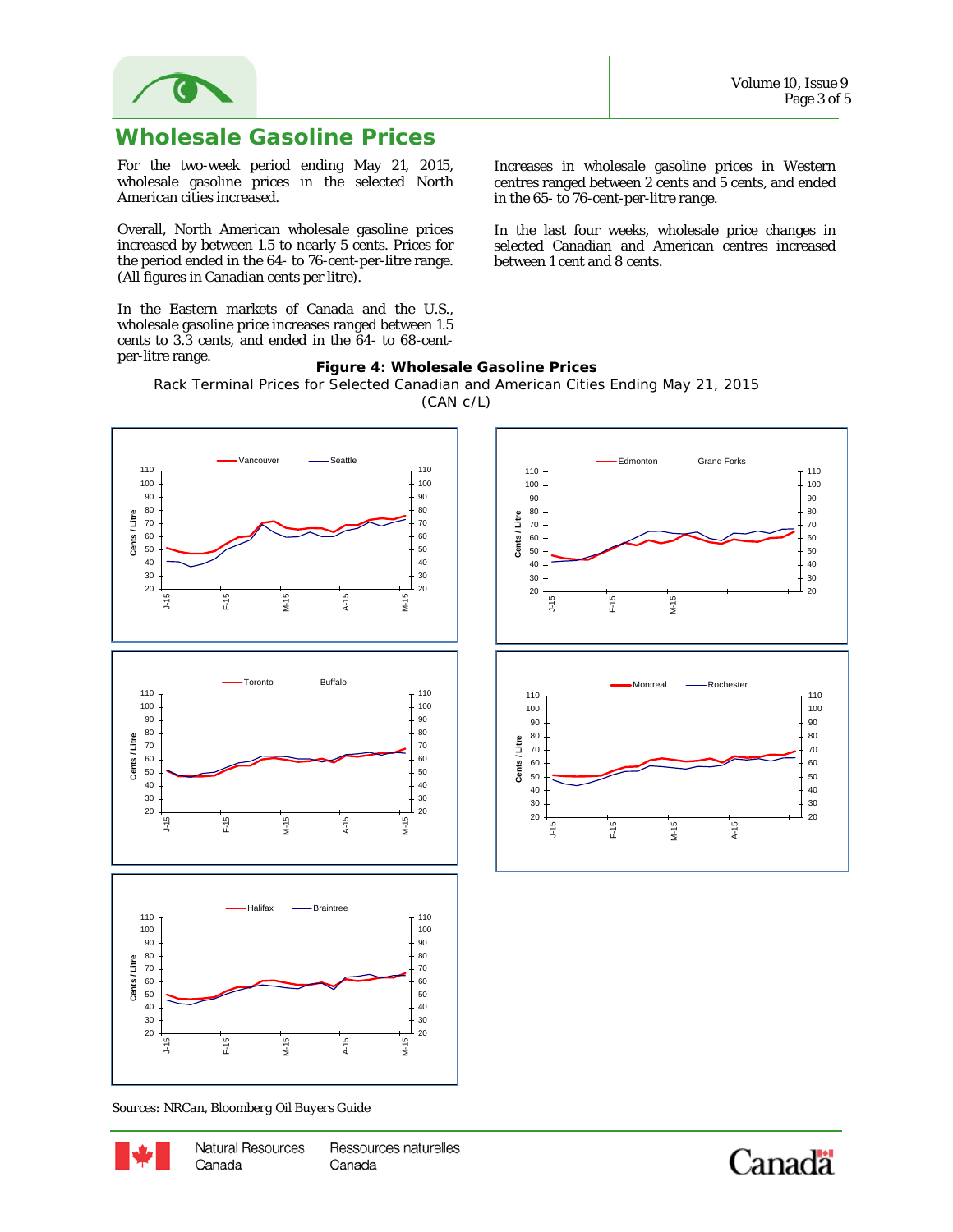

## **Gasoline Refining and Marketing Margins**

**Four-week rolling averages** are used for gasoline refining and marketing margins.

These gasoline refining margins refer to the difference between the cost of crude oil and the wholesale price at which the refiner can sell gasoline. The margin includes the cost associated with refining the product as well as a profit for the retailer.

The gasoline marketing margins represent the difference between the wholesale and retail prices of gasoline. This margin pays for the costs associated with operating a service station.

Gasoline refining margins have moved upwards over the past two weeks in the major Canadian markets, shown below. This is the result of wholesale prices increasing more than crude oil prices.

Nationally, refining margins reached 19 cents per litre and are 3 cents higher this year compared to last year.

Nationally, marketing margins have been steady over the past several weeks, hovering around an average of 9 cents per litre.



*Source: NRCan*

Canada

#### **Natural Resources** Ressources naturelles Canada

Canadä